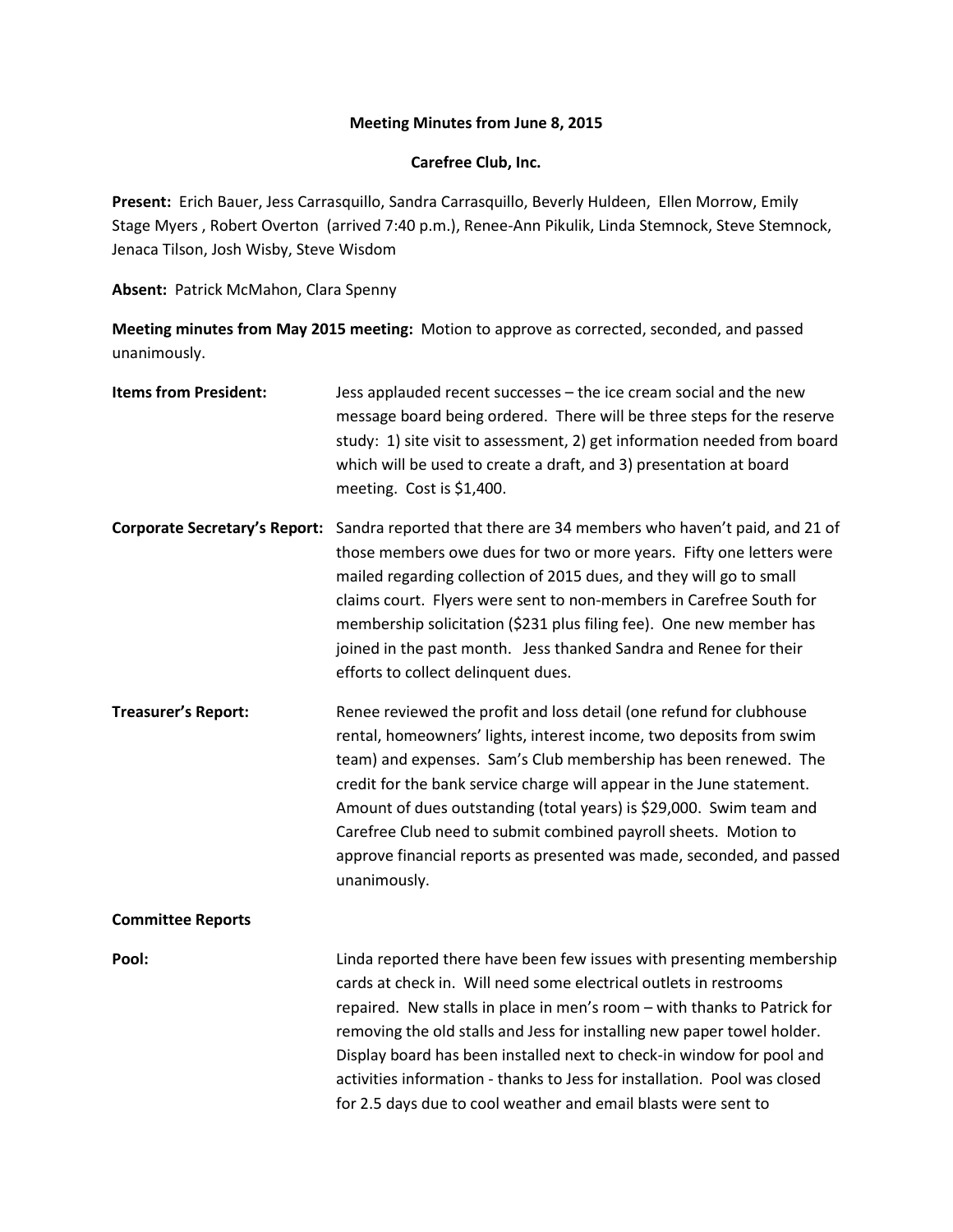|                       | members. Brentag (pool chemical provider) will need direct access to<br>the pools through a gate in our chain-link fence between the clubhouse<br>and baby pool (had been putting chemical lines over the wall into baby<br>pool). They are putting new safety rules in place. The gate will need to<br>be installed before any more chemicals are delivered for the baby pool.                                                                                                                                                                        |
|-----------------------|--------------------------------------------------------------------------------------------------------------------------------------------------------------------------------------------------------------------------------------------------------------------------------------------------------------------------------------------------------------------------------------------------------------------------------------------------------------------------------------------------------------------------------------------------------|
| <b>Grounds:</b>       | Patrick reported (by email) that the jungle gym has been painted and<br>the message board will be installed this week.                                                                                                                                                                                                                                                                                                                                                                                                                                 |
| <b>Newsletter:</b>    | Jenaca used two print cartridges to print 200 pages. Sandra<br>recommended Office Depot (she has a Chamber of Commerce discount)<br>to reduce the cost. All newsletter submissions were received.                                                                                                                                                                                                                                                                                                                                                      |
| <b>Clubhouse:</b>     | Steve W. reported \$301 collected so far for June. He had \$142.92 in<br>expenses for an air conditioning tune up, soap dispensers, and cleaning<br>materials.                                                                                                                                                                                                                                                                                                                                                                                         |
| <b>Web/Swim Team:</b> | Erich reported that the new webpage is up and running. It will be a<br>work in progress over the next month. Committee chairs will be able to<br>update their pages and it should be easier than the previous method.<br>He has added more pictures to the gallery.                                                                                                                                                                                                                                                                                    |
| <b>Activities:</b>    | Josh reported that the ice cream social during opening day was a<br>success. The garage sale went well, and there were other<br>neighborhoods in the area that had theirs the same weekend. He<br>rented three signs for the entrances to promote the event. July 4 <sup>th</sup><br>cookout is next event, followed by the annual summer party July 25 <sup>th</sup> .                                                                                                                                                                                |
| <b>Swim Team:</b>     | Erich said that swim team began practicing last Thursday with about 130<br>swimmers. Everything is going well.                                                                                                                                                                                                                                                                                                                                                                                                                                         |
| <b>New Business:</b>  | Bev said that the Crime Watch open house is June 18 <sup>th</sup> , and<br>representatives from REMC, the Sheriff's Department and County<br>Commissioners are expected. There will also be a demonstration of<br>Next Door.                                                                                                                                                                                                                                                                                                                           |
|                       | Jess said that contributions and attendance are important for board<br>members. New board members who are able to attend regularly might<br>be needed. If a board member is not able to make a meeting, they need<br>to respond to the meeting email. The question about number of<br>meeting absences will be discussed at a later meeting. The board<br>meetings need to be welcoming, and commitment is important, but<br>board members sometimes have conflicts. Let Jess know if your<br>schedule doesn't allow you to attend meetings regularly. |